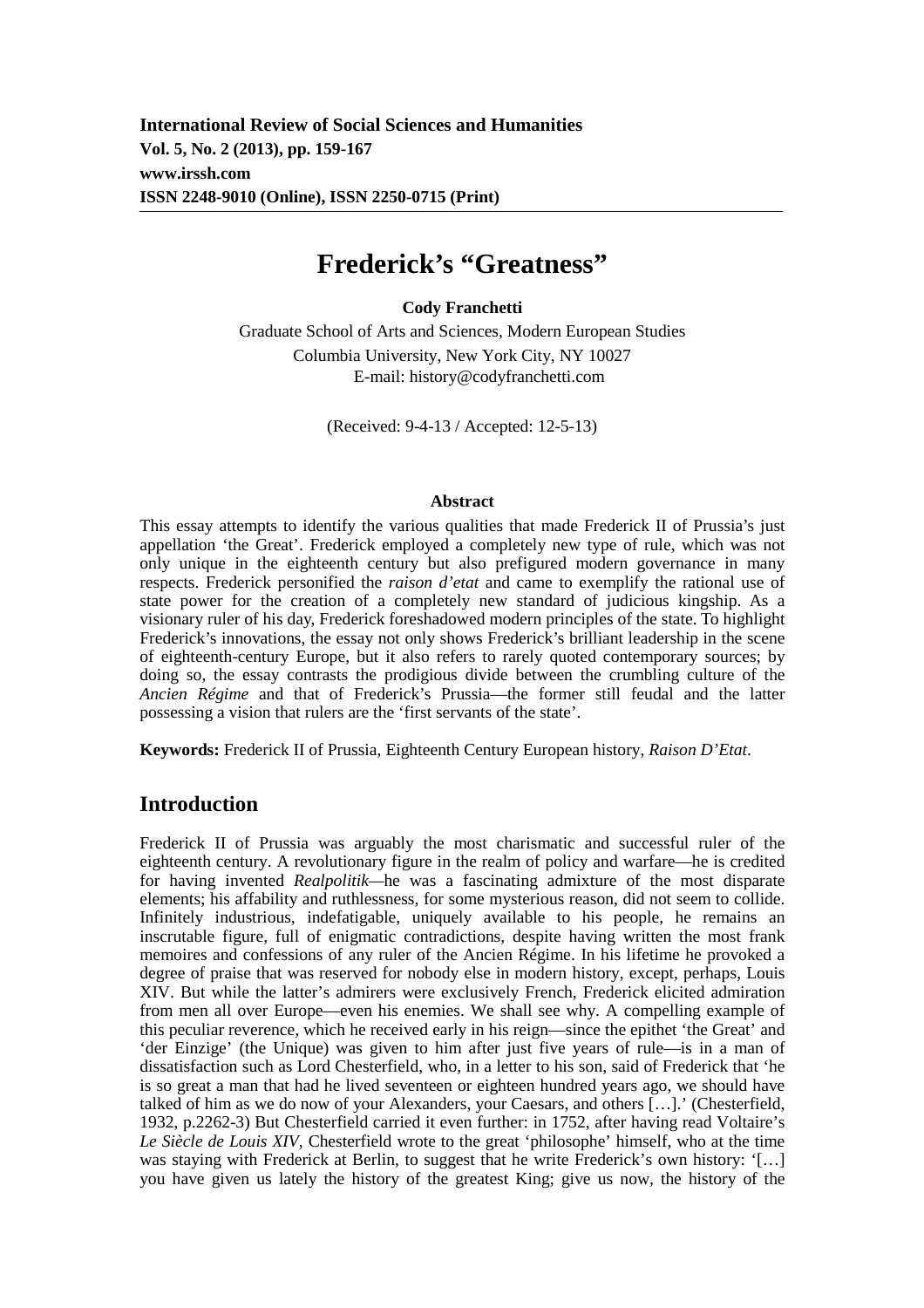greatest and most decent man of Europe, whom I degrade in calling him King. You have him everyday before your very eyes, so nothing would be easier; his glory would not require your poetic invention, but would be safely placed by your historical truth.<sup>1</sup> (Chesterfield, 1932, p.1928)

What was the cause of such veneration? The answer itself is simple: Frederick was a ruler of a completely new sort, the like of which had never been seen, and whose brand of authority had aspects that would not be seen in Europe until the twentieth century. It is these new modes of leadership, which require close scrutiny, and that this paper shall try to examine.

# **Frederick's Swift Success**

There is evidence that even before his accession, expectations were high for Frederick: his father Frederick William I had left the Prussian state coffers unencumbered by the debt left by his own father, Frederick I, the first King of Prussia, whose prodigality in fashioning himself a foolish copy of Louis XIV had seriously impinged on the state finances. Frederick William had remedied these blunders by constructing an efficient and frugal administration, by establishing a consumer tax, and by encouraging more farming with vast marshland draining. In fact, Frederick William had left his son a rich man. But more importantly, he forged an army 80,000 strong, which was the best-equipped and best-trained army in Europe. An army of this size in a state of just two and a half million inhabitants was remarkable, and went clearly beyond purely defensive needs. Frederick William concentrated all his resources on the militarization of Prussia to such an extent that, 'The Prussian army [under Frederick William I] had become the core of the state.' (Ritter, 1968, p.19) In fact, Voltaire's wellknown flippant remark that 'where some states have an army, the Prussian army has a state!' was in retrospect not a quip but a literalism.

When Frederick William died on May 31st 1740, the Marquis D'Argenson, member of Louis XV's privy counsel, wrote in his diary about Frederick's accession prophetically:

The prince has great intelligence, merit in all directions, much application, and philosophy. *He will do what he has to do*. His rights are of a kind to need war to sustain and strengthen his dawning greatness in the midst of jealous enemies, neighbours who hem him in, and before an oppressing emperor. He will find in the arrangements of his father much opportunity for becoming a great power in Europe. […] Shall he [Frederick] favour his own party? Shall he profit by it to diminish the power of the Germanic Chief, and to aggrandize himself, the King of Prussia? […] All his political forces will go to diminishing the vicious power of the Chief of the Germanic body, and making that body thrive on the fragments of its head; which would bring more power, more resistant force, more solidity, and no connivance at any time against the power and grandeur of the House of France. Hence I conclude that the closest alliance of the King of Prussia should be a maxim with us and that he should remain, or become, more our friend that our enemy during his whole reign. (D'Argenson, 1901, p.223-225)

Lord Acton wrote of D'Argenson that 'there was more divination in him than any other voice in France at that time' and that 'D'Argenson heralded events' (Acton, 2000, p.17). He was not wrong: D'Argenson's insight reaches just short of prophesying Frederick's invasion of Silesia, which was to occur—startling less percipient observers—just a few months later.

The invasion of Austrian Silesia in December 1740 is considered by historians a watershed date, since for the first time, the Holy Roman Empire was attacked by one of its own constituents. Its sanctity, it seemed, had been violated irretrievably. In reality, the inviolability of the empire had ceased, at least in theory, back in 1648 with the Treaty of Westphalia. One of the provisions of the treaty was that sovereign principalities *within* the empire could lend their armies for mercenary purposes to any power, so, theoretically, even against the empire

 $\overline{a}$ 

 $<sup>1</sup>$ The letter is in French.</sup>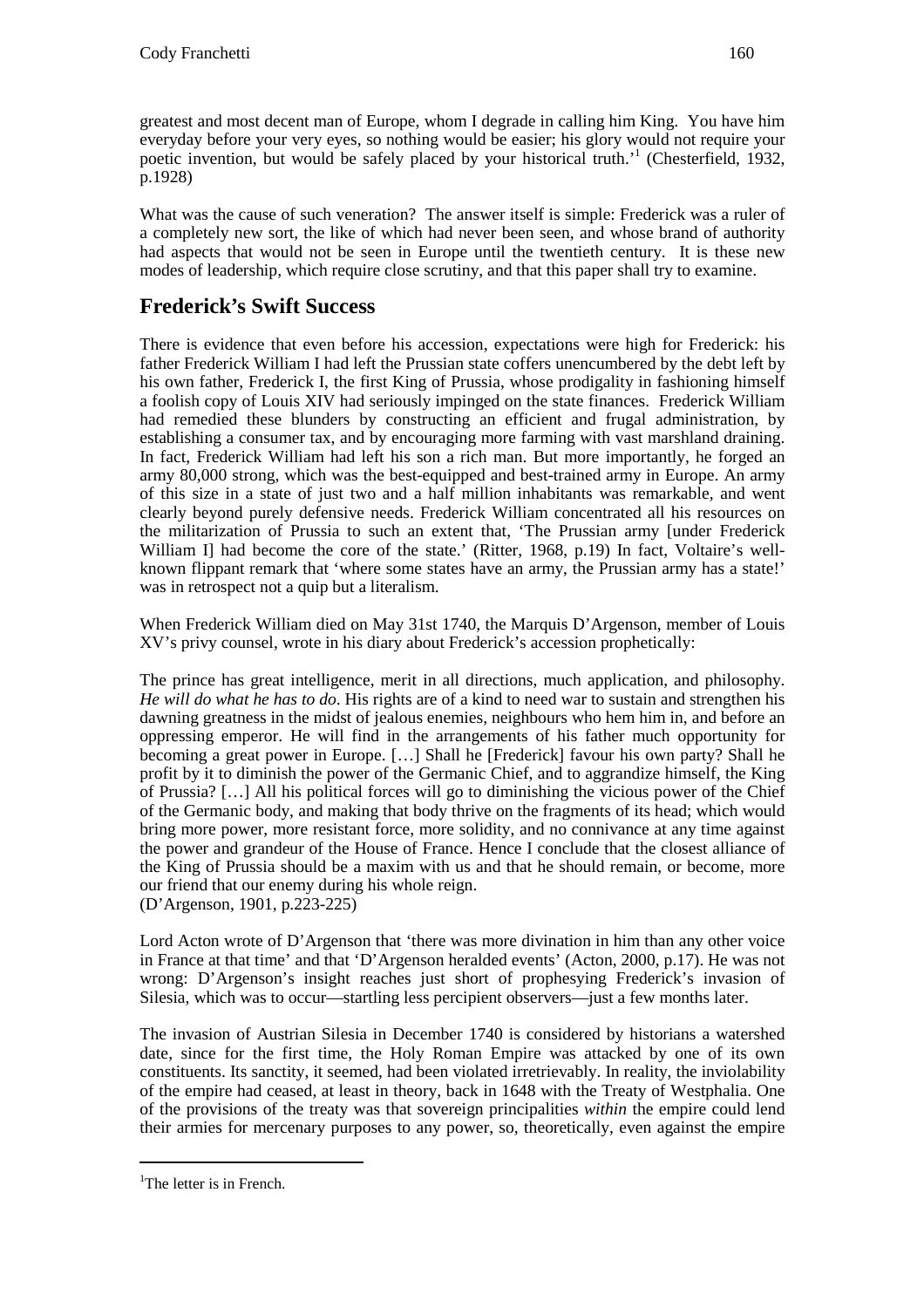itself. This was of course unimaginable in 1648; but the treaty would deal a veritable blow to the hitherto-uncontested preeminence of the Hapsburgs, for it became a matter of time for a potentate to take advantage of the new provision at the expense of the emperor. If we pay close attention to the words of D'Argenson in the same diary entry, we can infer that the challenge to the millenary structure of the *Reich* was up, for more powers than one were vying for its leadership:

To whom will the succession of the empire fall? […] on the death of the Emperor (which shall happen after a few attacks of apoplexy<sup>2</sup>), by what pretext of a right of succession can Frederick aggrandize himself without Bavaria and Saxony claiming still more of the spoils, they who have such potent rights to its inheritance? Still, it is to his interest that these two rivals should make themselves powerful at the cost of the Emperor. (D'Argenson, 1901, p.224)

The problem of the empire's succession had been one that emperor Charles VI had been preparing for since 1713, when, having only produced female heirs, he issued the Pragmatic Sanction, which gave the right of succession to his daughter Maria Theresa. The history of the Pragmatic Sanction is as complex as the empire onto which Charles tried to impose it. With its thousands of principalities and autonomous territories, many remonstrated at becoming vassals of a female: the empire, since its inception in 962 had always followed Salic law, precluding female inheritance. In the case of Prussia, Frederick William I, who had always been faithful to the emperor, accepted the provision; but in the 1720's Charles failed to fulfill some territorial promises and a brief period of alienation followed; it was not a break or a real breach of the king's vassalage toward the emperor—for that was inconceivable to Frederick William—but nevertheless it made him less willing to accept an anomalous provision such as the Pragmatic Sanction, so, for a while he reneged on it. Eventually however, he accepted it along other European powers. But at the death of Charles VI on the  $20<sup>th</sup>$  of October 1740, Bavaria, Saxony, France, and crucially, Prussia contested Maria Theresa's claims.

#### **The Invasion of Silesia: Its Practical and Symbolic Success**

The death of Emperor Charles VI was the excuse Frederick was waiting for. In December he invaded Silesia meeting almost no resistance, partly because Frederick, in a show of his characteristic pragmatism, knew that two thirds of the province were Protestant and detested the Catholic Hapsburg's constant meddling in their religious affairs. 'The whole land rejoices at our arrival,' Frederick wrote to his brother, 'and is only afraid that we shall leave.' (quoted in Gooch, 1947, p.15) In effect, Frederick did have a legitimate claim to Silesia, dating back to 1537, but it was a very loose claim that had never been ratified by Vienna. So despite his assertions to the contrary, Frederick's move was dictated purely by 'reasons of state', for Silesia was the richest province of the Empire; it accounted for 25% of its total revenue, which was mostly due to its profitable textile industry and superior commercial waterways. Frederick's move was so bold that a century later Otto von Bismarck declared that, 'Frederick the Great stole Silesia, yet he is one of the greatest men of all time.' (Gooch, 1947, p.13) The King of Prussia's effrontery was not shocking just to contemporary Austrian observers:

The King of Prussia, before the manifestoes and declarations which usually precede a war, had inundated Silesia with his troops; he admitted it afterwards, when he was assured of his prey. The other belligerent powers had recourse to another method; they covered all Europe with manifestoes, calling heaven as a witness of the justice of their claims on the inheritance of Maria Theresa; then, they took up arms. (Du Plessis, 1903, p.157)

These words, written in 1741 by the Duc de Richelieu, demonstrate the gulf between Frederick and the majority of men in official posts in the eighteenth century. Richelieu, the

 $\overline{a}$ 

 $2^{2}$  D'Argenson's astonishing predictive qualities are again manifest in this entry of June 11, 1740 quoted above: emperor Charles VI died two months later.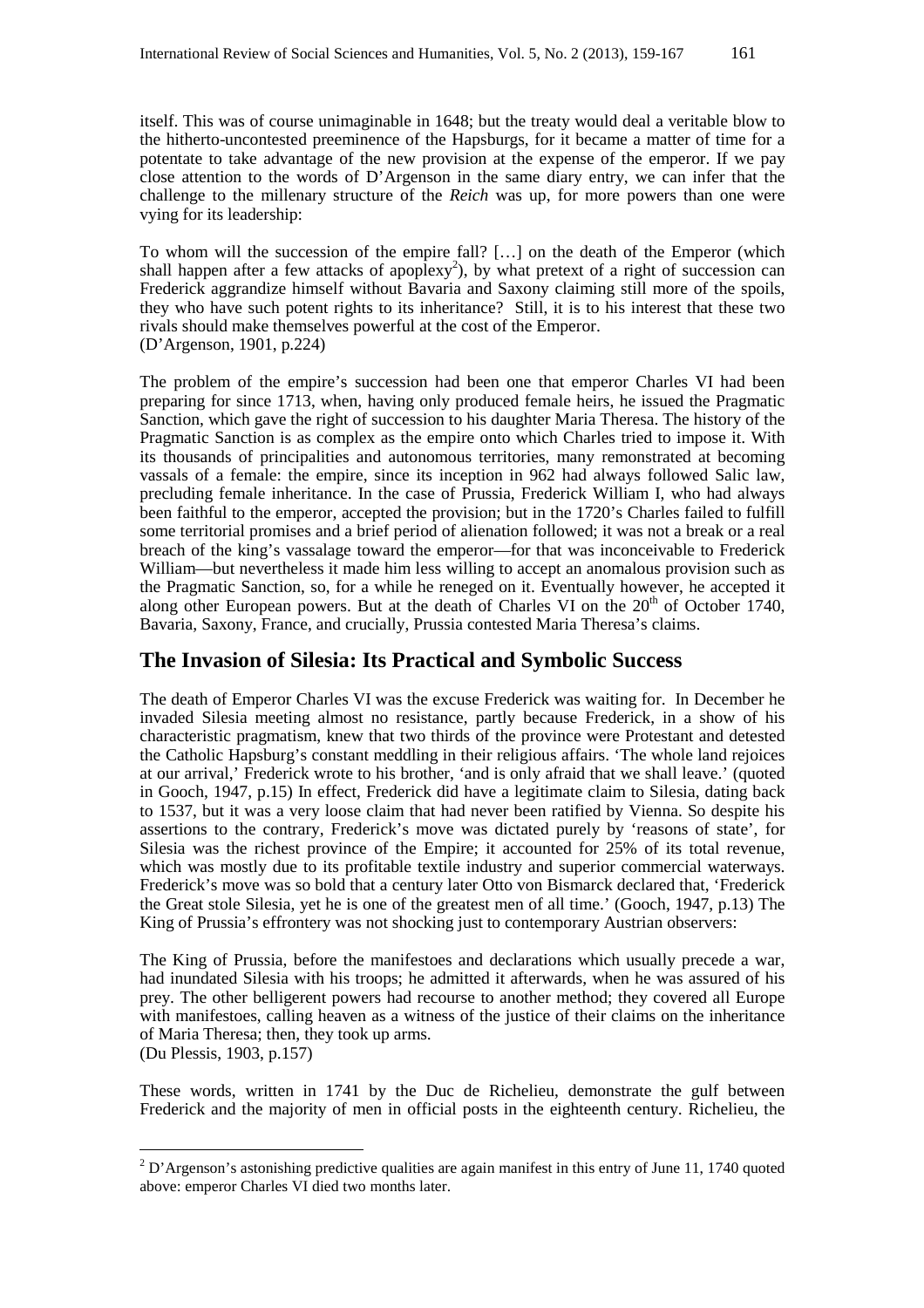l

great-grandson of the famous cardinal, was a good military leader who served valiantly under the Marechal de Saxe in the only unequivocal victory of France under the reign of Louis XV (the battle of Fontenoy in 1745 against Austria and Britain). But despite being a man of action, Richelieu was a man anchored in the past. According to him then, Frederick's annexation of Silesia was brazen if not insolent, which makes the juxtaposition of the new, vigorous, practicality of Frederick against the overly ceremonious and laggard deportment of the French obvious; and it is almost comical to read Richelieu's complaining that Frederick had not announced his Silesian campaign, while Frederick had instead simply—and effectively—done just as D'Argenson had predicted: 'what he has to do.'

Why did Frederick invade Silesia and what did it really mean? We have already looked at the symbolic meaning of this act. But what just seems to be a mere act of aggression, actually discloses Frederick's greatest quality, which made him an incomparable ruler to any other of his age: Frederick the Great personified the *raison d'etat* and came to exemplify the rational use of state power for the creation of a completely new standard of responsible kingship. Let us examine in order of increasing importance the ways in which Frederick's unique sense of kingship manifested itself.

# **Shrewd New Strategies and New Visions of a 'Reasons of State'**

Raison d'etat<sup>3</sup> is an expression that was made popular by Cardinal Richelieu's Testament *Politique*  $(c.1640)^4$  and consists in the following crucial concept penned by him:

The public interest ought to be the sole objective of the prince and his councilors, or, at least, both are obliged to have it foremost in mind, and preferred to all private gain. It is impossible to overestimate the good which a prince and those serving him can do if they follow this principle, and one can hardly imagine the evils which befall a state if private interest is preferred to the public good and actually gains ascendancy. (Du Plessis, 1961, p.76)

Despite Louis XIV was raised politically by Cardinal Richelieu, he quickly departed from Richelieu's principle. His policy throughout his reign was the attainment of *la gloire*, which he believed to be the duty of kings. In reality, this specious term was but an irrepressible zeal for self-aggrandizement. When he invaded Holland in 1672 he relied too heavily on his overwhelming might, without calculating the effects of his offensive to its fullest extent and not displaying much foresight of the military, political, and financial consequences for France. Undoubtedly, France was the most powerful state in Europe, yet despite its initial, devastating victories, all of Louis's gains were eventually lost by the end of his reign (Peace of Ryswick 1697, and Treaty of Utrecht 1713), and on his deathbed he blamed his bellicose

 $3$  Friedrich Meinecke regarded Machiavelli as the inventor of 'reason of state'; but in my opinion he did not take into account that Machiavelli's implacable speculative precepts were firstly for the purpose of a ruler's supremacy—an individual ruler. The first treatise on the concept of 'reason of state' was written by Giovanni Botero (1544-1617) in his *Della Ragion di Stato* of 1589; with it, he wished to clarify a concept that had originated in Spain and that had been current throughout the second half of the sixteenth century, though it had never been systematized. Richelieu's *Raison d'Etat*, on the other hand, introduced the thoroughly modern concept of the 'public good', which resurfaced in Britain a generation later with Hobbes—in an odd mixture of tyrannical power *for* the public good—and Locke, on whom Frederick formed his political doctrine.

<sup>&</sup>lt;sup>4</sup> It was never intended for publication but as a series of principles for Louis XIII's guidance. It was probably assembled after his death (1642) in 1646 by one or more of his secretaries drawn from manuscripts and his direct dictation. The work was first published in 1688 in Amsterdam and has been contested ever since as spurious, because no fewer than seventeen manuscript copies survive, of which no two agree. After countless debates—Voltaire, too, doubted its authorship—and much research, its authenticity was definitively established in 1880, though it is acknowledged that the text is not in any sort of final form.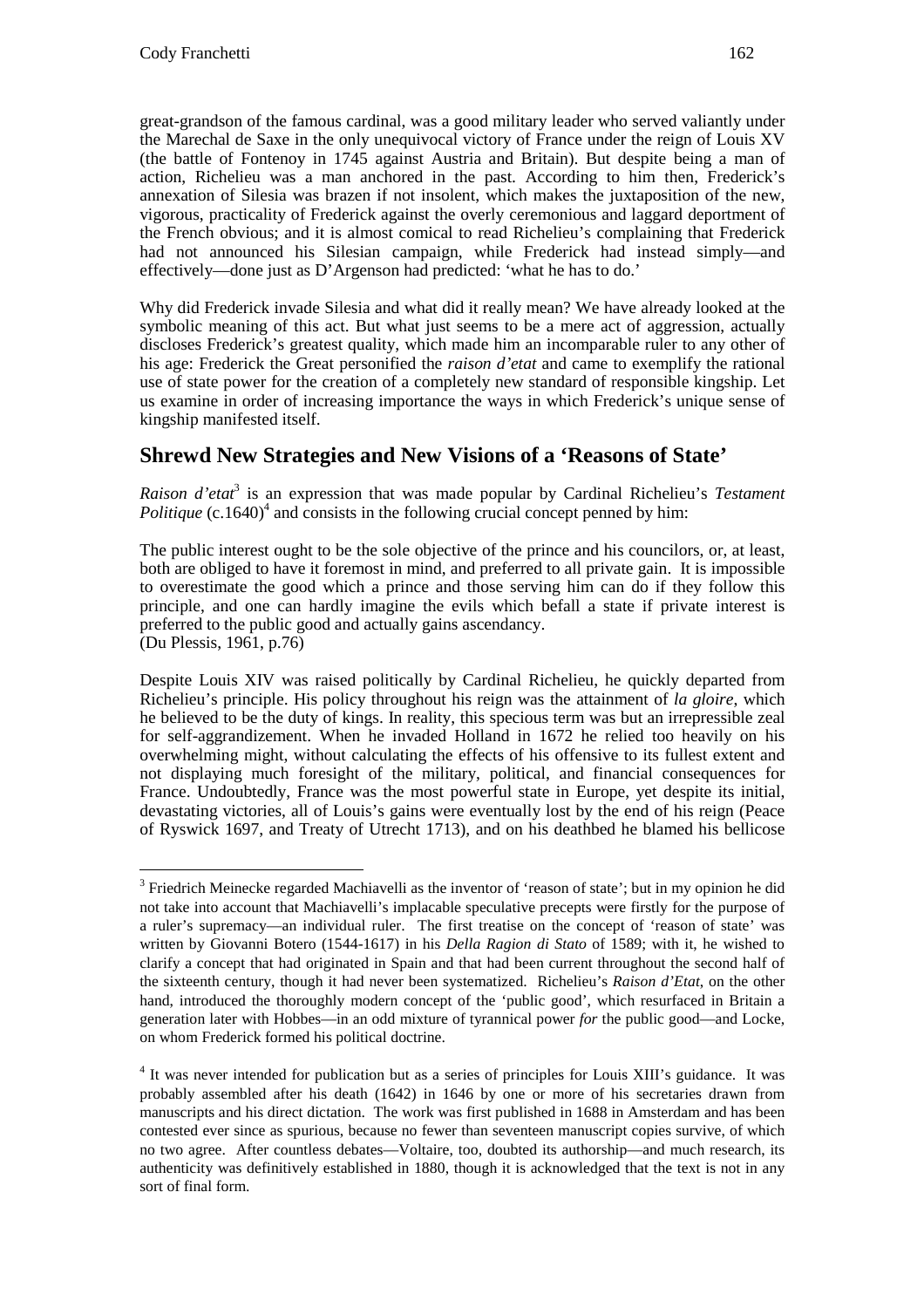temperament for much of the misfortunes which had befallen France; when he drafted his instructions for his heir, his great-grandson Louis XV, the tone was a far cry from the ostentatious days when he was frenetically seeking *la gloire*: 'Always prefer peace to the hazards of war, and remember that the most brilliant victory is too dearly bought at the expense of your subjects' blood.' (Gooch, 1956, p.27)

Frederick was different. He possessed an acute practical sense, quite unequalled in his time, which was only to be found in later figures such as Metternich, Talleyrand, and then Bismarck—political men who came of age *after* the French Revolution. In a memorandum to his Foreign Minister Podewils in July 1740, he displayed an astonishing grasp of practical considerations, calculating all the possible outcomes and complications that could arise from his annexation of Silesia.

If we wait till Saxony and Bavaria start hostilities, we could not prevent the aggrandizement of the former which is wholly contrary to our interests. If we act at once, we keep her in subjection and by cutting off the supply of horses prevent her from moving. England and France are foes. If France meddles in the affairs of the Empire England could not allow it, so I can always make a good alliance with one or the other. England could not be jealous of my getting Silesia, which would do her no harm, and she needs allies. Holland will not care, all the more since the loans of the Amsterdam business world secured on Silesia will be guaranteed. If we cannot arrange with England and Holland we can certainly make a deal with France, who cannot frustrate our designs and will welcome the abasement of the Imperial house. Russia alone might cause us trouble. Next spring we shall have no one barring our path; thus if Russia wishes to attack us she may be sure she will have the Swedes on her hands and find herself between a hammer and the anvil. If the Empress lives, the Duke of Kurland, who has rich possessions in Silesia, will want me to preserve them and we can bribe the leading counselors. If she dies, the Russians will be so occupied with their domestic problems that they will have no time for foreign affairs. In any case an ass laden with gold for St. Petersburg is a possibility. All this leads to the conclusion that we must occupy Silesia before the winter and then negotiate. When we are in possession we can negotiate with success. (quoted in Gooch, 1947, p.5).

It was necessary to quote a large passage of this remarkable memorandum because it shows the very different nature of government between a ruler such as Louis XIV, who full of vainglorious and deceiving confidence just hired his best general (Condé) and rashly overran Holland, and Frederick, who before invading Silesia displayed an acumen in weighing all the choices of the course of action that is just shy of prodigious. His rationality, a gift of his age no doubt, allowed him to understand that in a Europe deeply divided, he could find allies ignoring likes or dislikes—state interest alone must decide instead. His rationality also gave him an insight into the wider significance of his actions that any other ruler would envy: 'This [Silesian campaign] is of the greatest consequence for Europe, the signal for the complete transformation of the old political system.' (quoted in Gooch, 1947, p.170)

#### **Carving Prussia Out of the** *Reich* **as its New 'German' Heir**

Frederick's perspicacity was just one of the differences, which made him such an effective ruler. His mighty pragmatism made him the most brilliant military commander of the century. On January 25, 1758 Cardinal de Bernis, France's new foreign minister, wrote in his diary an entry in which we can gather the complete disorganization of all the European powers: 'I agree to the interest that we have in not allowing the King of Prussia to become the dictator of Germany; but do we believe the Courts of France, Vienna, Sweden, Russia, Saxony, Bavaria, etc., remaining united, will not hold the King of Prussia more in awe than armies acting ill, badly commanded, and in no way concerting one with another?' (De Bernis, 1901, p.139) Frederick, then, we learn second hand, had the best-organized and best-led troops in Europe. In fact, Tim Blanning points out the confusion and the ill-fated arrangement of the European alliance against Prussia during the Seven Years War.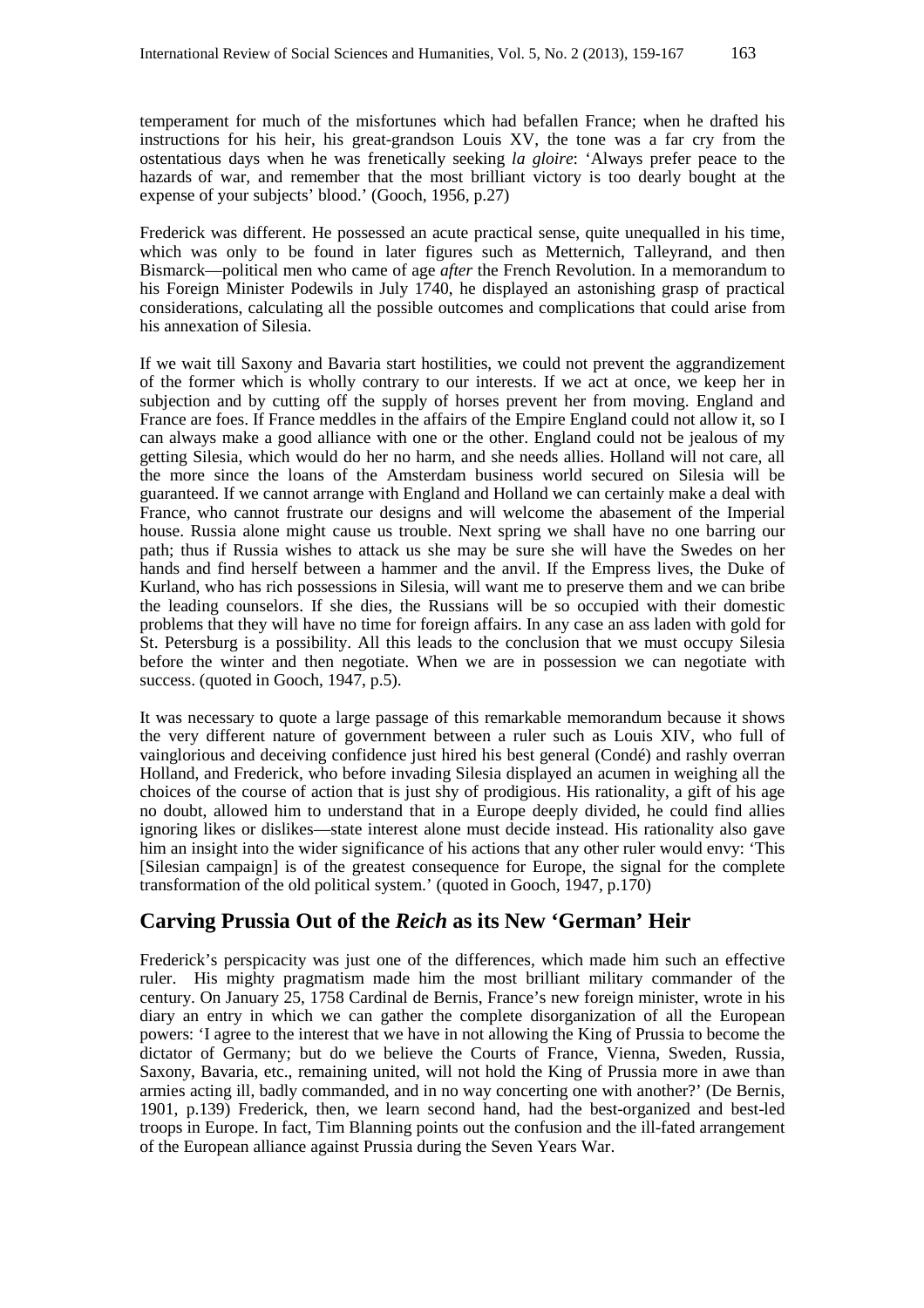The '*renversement des alliances*' engineered by Kaunitz in 1756 may have been a diplomatic triumph, but politically it was a disaster. By allying Austria with the French hereditary enemy, it allowed Frederick to step forward as the saviour of German liberty. The traditional but still vital concept of the German nation represented by the hierarchical *Reich* now increasingly made way for a concept that was more cultural, more Prussian, more Protestant and more north German. (Blanning, 2002, p.310)

In other words, not only was Frederick holding his ground against the forces of most of continental Europe combined, he was forging a new, legitimizing identity for Prussia, which made it, for the first time in its history—and destined to be fully realized over a century later—a viable, German alternative to Austria.

The reversal of alliances that allied France together with Hapsburg Austria for the first time in over 250 years of bitter enmity, would not have occurred if d'Argenson, who was the last anti-Hapsburg Frenchman, and who became foreign minister in 1745, had not fallen in disgrace in 1755 (since, as we read earlier in his words, he believed Frederick's Prussia should have been France's friend and not its foe 'for the whole duration of his reign'). Instead, Cardinal de Bernis succeeded him and negotiated with Kaunitz, thus reversing the immemorial hostility with the Hapsburgs. De Bernis eventually became secretary for foreign affairs on 27 June 1757. To de Bernis' credit, though, it must be pointed out that he regarded the alliance with Austria as a provisional measure and never believed France should go to war next to Austria; but he was later undermined by courtly personages sympathetic to Maria Theresa.

[...] it was imperative for the French to neutralize the continent, so that they could concentrate on the all important naval and colonial theatres. As Austria was the only continental power to pose a military threat to France, an alliance would bring security. But if the French conception of the alliance was essentially defensive, the Austrians intended to use it offensively, to win back Silesia and reduce Frederick the Great's Prussia to its old rank as just another middling German state. (Blanning, 2002, p.392)

And that alliance, Blanning claims in *The Culture of Power and the Power of Culture,* was the fatal mistake of France in the eighteenth century. Frederick was content to do his duty as he saw it, to plan and labor primarily for the welfare of his state, and to place wider considerations of European balances of power as secondary. As it turned out, this was the most successful conduct: making *raison d'etat* his first prerogative proved best in the context of the age. In his book on Machiavellianism, Meinecke explains that the eighteenth century was politically the most disjointed century of the modern period. In it, he claimed, the old religious and clerical forces, which had previously bound European states together had waned. At the same time, the capitalist relationships which later would bind certain states together for economic reasons were not yet in place; Mercantilism, in which each state made itself economically as self-contained as possible, still predominated. 'Never was the isolation of the power-State carried so far as in this last century of the *ancien régime* […] and this passed over from European expediency to the special expediency of the individual States. Frederick's various interventions in European politics after 1740 accelerated this process.' (Meinecke, 1957, p.321) The same view is shared by Gooch, with a different but equally interesting slant:

That Frederick had no vision of a European system or a concert of the powers is not surprising in the eighteenth century. The medieval idea of a *Respublica Christiana* was dead and no alternative formula of unification had been found. […] Yet he was no more a nationalist than an internationalist, for nationalism in our modern sense is the child of the French Revolution. Born into a Germany that, as Metternich said of Italy, was a mere geographical expression, he never dreamed of a nation state under a Prussian or any other German head. (Gooch, 1947, p.107).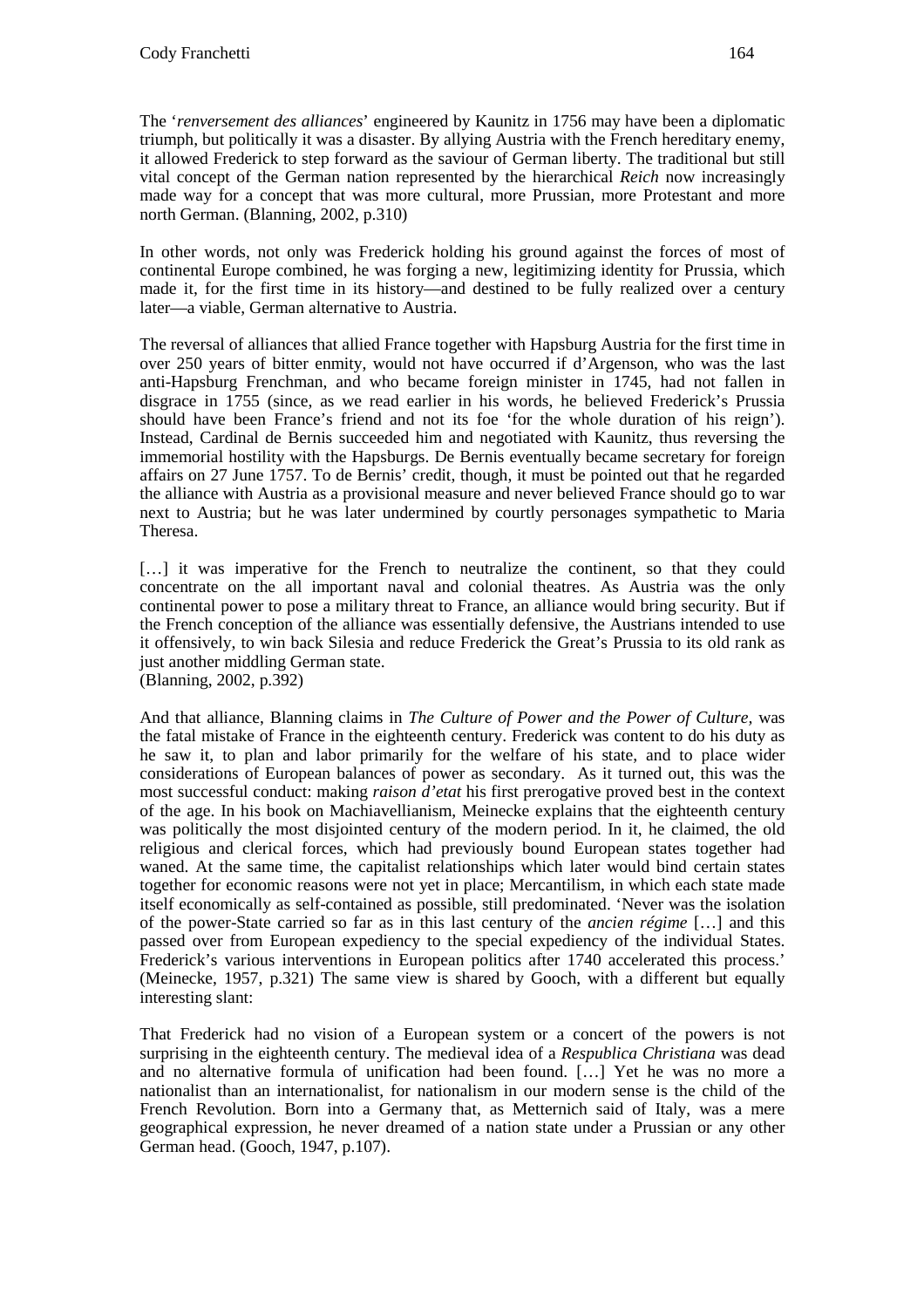### **Frederick's New Concept of Sovereignty**

These remarks make Frederick's style of rule even more remarkable, because it was not supported by a utopian vision of a universally unified Europe, as for example, a figure like emperor Frederick II of Hohenstaufen had in the thirteenth century; Frederick the Great was content to do his duty as he saw it, to plan and labor for the welfare of *his* state alone. Meinecke also points out with great acumen that the struggles for questions of freedom, which were unleashed by the French Revolution and which split Europe into conservative and liberal camps, were still non-existent; and that thus, 'Frederick was right: the isolated States were still only knit together by the effects of their own *raison d'etat*.' (Meinecke, 1957, p.322) It is for this reason, that Meinecke appropriately refers to Frederick as both the most modern and farsighted ruler of his day and devotes to him the longest section of his book; he envisages him as the ruler who had the greatest impact on the modern principles of the state:

Frederick's mode of thinking and expressing himself ['first servant of the State'] does indicate a movement in the direction of modern thought […] it [also] represents a movement towards the modern State, because it was Frederick's State that first created the fixed and definite form within which it was possible for a mere population to become welded together into a real people and nation with its own vital will. (Meinecke, 1957, p.308)

By far the most important and revolutionary aspect of Frederick's kingship was his claim and his own view of himself—that he was the 'first servant of the state'. There are numerous anecdotes, lovingly recounted by many in his day, of Frederick's unconcern for his own self—from sleeping nonchalantly on haystacks, to answering to his doctor, who demanded that Frederick rest for his own good, that 'he had his duties and the doctor his own'. But the political and historical significance of his approach are enormous, and transcend these anecdotes, which at best make him amiable to us. We have seen analyzed in detail the modernity of his stance toward rule in the European context of his day; but we can draw further instruction from Frederick's own rationalization of his role as the 'first servant of the state' in the order he gave to his minister Count Finckenstein at the outbreak of the Seven Years' War:

If it should really be my fate to be taken prisoner, then I forbid anyone to have the smallest concern for my person […] If such misfortune should befall me I shall hold my brother, my ministers and generals, responsible with their heads for seeing that neither a province nor a ransom is offered for my release, but that the war is continued and every advantage seized, just as if I had never existed in the world. (Meinecke, 1957, p.281)

If we compare Frederick's attitude toward kingship with that of other rulers who possessed the old ideal of personal grandeur, the difference is astonishing: when François I was captured by Charles V's army at Pavia in 1525, for example—a confrontation that Francis had provoked with his anachronistic yearning for chivalric conquests—he was brought to Spain as prisoner and did not hesitate to exchange his two sons as ransom for his release!<sup>5</sup>

#### **Conclusion**

 $\overline{a}$ 

Frederick's unconcern for himself was far more than astute, practical sense among outmoded kings who believed they *were* the state. For over a millennium in Europe the status of kingship possessed a peculiar sacrality, as a complex set of rituals developed around the king's person. The sacralization of the king's body was the outward manifestation of the early

 $<sup>5</sup>$  This was the 'heroic' gesture of the "last chivalric King of France", as Nobert Elias called him—a</sup> man, whose own interests, to be sure, far superseded the wellbeing of his kingdom. See Nobert Elias, *The Court Society*, (1983), Oxford: Basil Blackwell.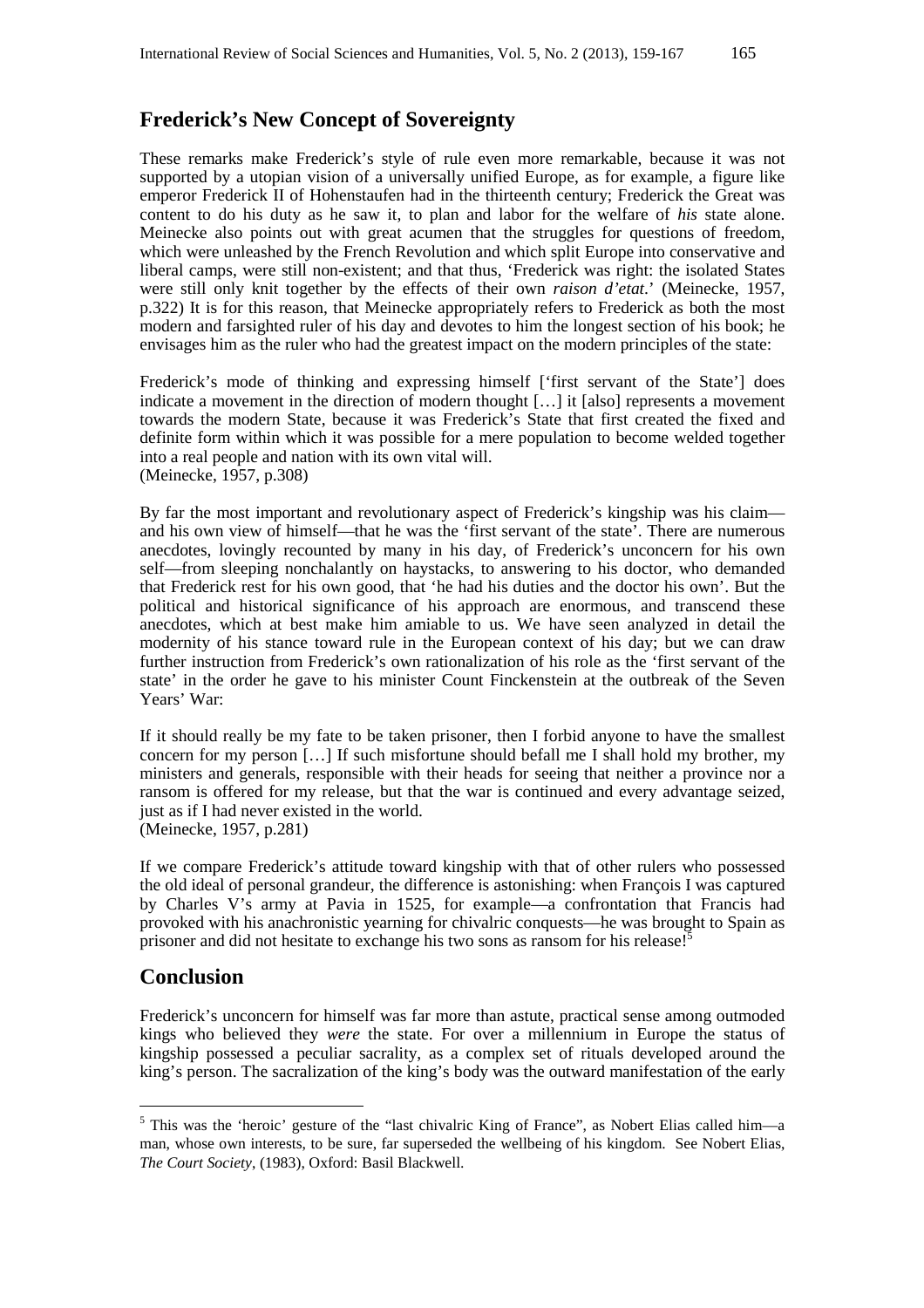medieval concept that the king was the state personified.<sup>6</sup> Frederick despised this 'religio regis'; his view of being the 'first servant of the state' prefigured the modern politician whose office is chiefly one of service. To Frederick's great credit, he *was* King of Prussia at a time when the representational culture around kings and the high aristocracy was still very much alive, even though Jürgen Habermas has convincingly shown in his *Structural Transformation of the Public Sphere,* that the eighteenth century witnessed a waning of the sacralization of power and of its longstanding legitimizing allegorical iconography, as it underwent a general and profound transformation toward literalism and understatement, because of the emergence of a 'public sphere', for whom allegory was uncongenial.<sup>7</sup>

Frederick's disregard for his dynasty in favor of his people, evident in his refusal to produce an heir of his own, his idea that 'free individuals combine to form the people of a state, and voluntarily transfer their self-determination to a ruling authority appointed by them' (Ritter, 1968, p.68), his conviction that men 'in the final analysis are equal' and that 'high birth is chimerical' (Ritter, 1968, p.68), and, once again and most of all, that he was the first servant of the state—a 'servant' with uncommon charisma, determination, and military skill, make the panegyrics quoted at the beginning of this essay utterly convincing. As Meinecke pointed out, 'who could fail to perceive the great principles [honor and interest of state] and decisions of Frederick's life?' (Meinecke, 1957, p.281)

And so, Frederick according to Ritter represented 'the apogee and at the same time the end of his epoch' (Ritter, 1968, p.175), for the collapse of the Prussian monarchy in 1806, exactly twenty years after his death, shows that a man of Frederick's caliber was still indispensable for the newest of the European powers. And yet Frederick himself, with typical political humility, wrote in his Political Testament of 1752 that 'if the destinies of any State are to be solid and sure, then its fortunes ought not to be dependent on the good or bad qualities of one man.' (quoted in Meinecke, 1957, p.338)

But with Frederick William III at the disastrous Battle of Jena-Auerstedt there was no personality or no *raison d'etat* that was capable of compelling such destiny, for Frederick 'der Einzige' was indeed unique as a man, a ruler, and as an agent in Prussia's history.

## **References**

 $\overline{a}$ 

- [1] J.E.E. Dalberg-Acton, *Lectures on the French Revolution*, (2000), Indianapolis: Liberty Fund.
- [2] R.L. De Voyer De Paulmy D'Argenson, *Journal and Memoirs of the Marquis D'Argenson (Vol. II)*, (1901), New York: P.F. Collier & Son.
- [3] F.J. De Pierre De Bernis, *Memoirs and Letters of Cardinal De Bernis (Vol. II)*, (1901), Boston: Hardy, Pratt & Co.
- [4] T.C.W. Blanning, *The Culture of Power and the Power of Culture: Old Regime Europe, 1660-1789*, (2002), Oxford: Oxford University Press.
- [5] L. Chesterfield, *The Letters of Philip Dormer Stanhope 4th Earl of Chesterfield (Vol. V)*, (1932), London: Eyre & Spottiswoode Limited.
- [5] G.P. Gooch, *Frederick the Great: The Ruler, The Writer, The Man*, (1947), New York: Alfred Knopf.
- [6] G.P. Gooch, *Louis XV*, (1956), London: Longman's, Green & Co.
- [7] F. Meinecke, *Machiavellism: The Doctrine of Raison D'Etat and its Place in Modern History*, (1957), New Haven: Yale University Press.

<sup>&</sup>lt;sup>6</sup> This is a complex and fascinating subject, which has a rich scholarly literature. The rituals of kingship in early modern Europe have been examined by great historians such as Ernst Kantorowicz and Marc Bloch, who produced several seminal works on the subject. For a brief yet surprisingly exhaustive study, see the excellent *The King's Body* by Sergio Bertelli (Pennsylvania State University Press, 2001)

<sup>7</sup> See Jurgen Habermas, *The Structural Transformation of the Public Sphere*, (1989) Cambridge: MIT Press.